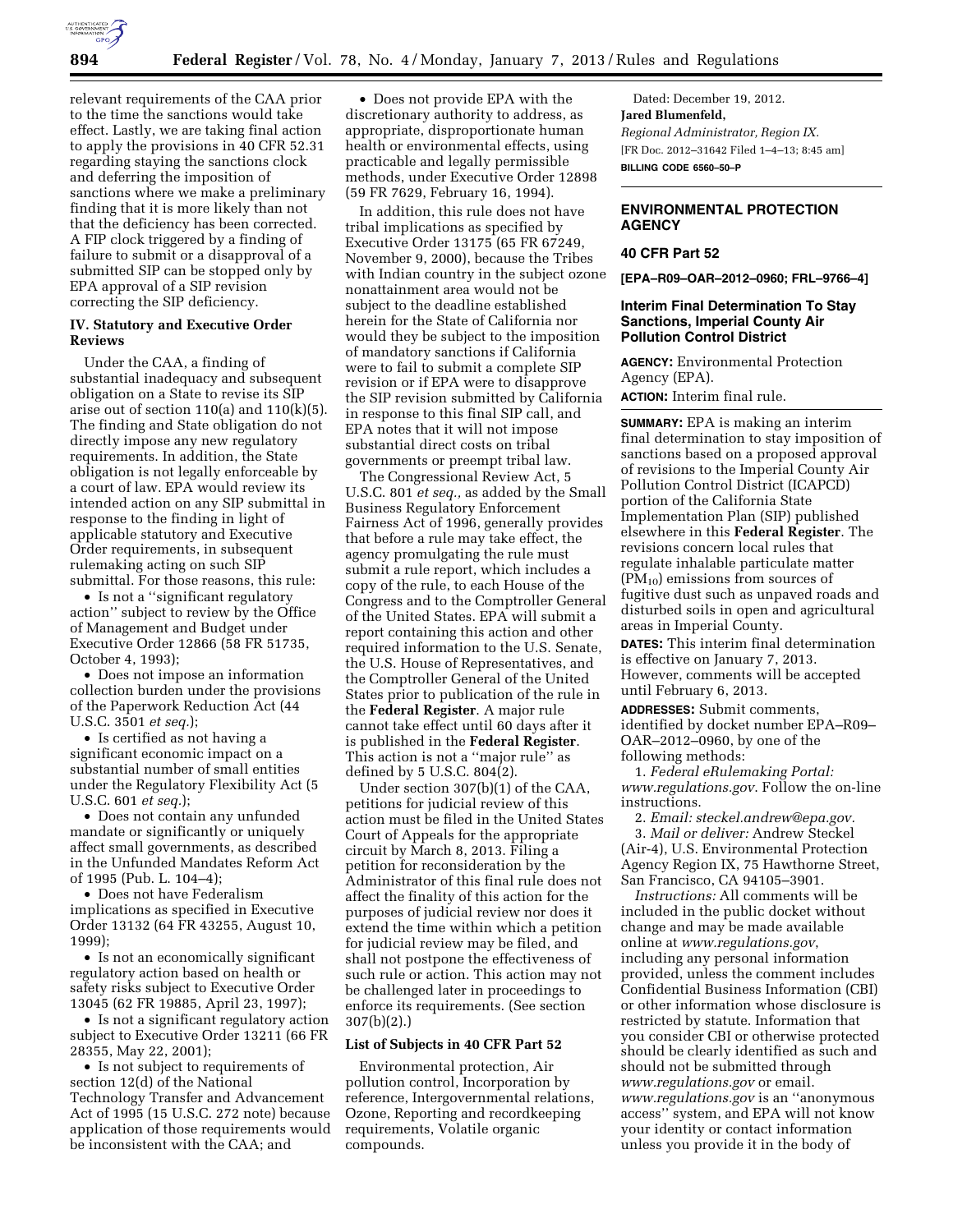your comment. If you send email directly to EPA, your email address will be automatically captured and included as part of the public comment. If EPA cannot read your comment due to technical difficulties and cannot contact you for clarification, EPA may not be able to consider your comment.

*Docket:* Generally, documents in the docket for this action are available electronically at *[www.regulations.gov](http://www.regulations.gov)*  and in hard copy at EPA Region IX, 75 Hawthorne Street, San Francisco, California. While all documents in the

docket are listed at

*[www.regulations.gov](http://www.regulations.gov)*, some information may be publicly available only at the hard copy location (e.g., copyrighted material, large maps), and some may not be publicly available in either location (e.g., CBI). To inspect the hard copy materials, please schedule an appointment during normal business hours with the contact listed in the **FOR FURTHER INFORMATION CONTACT** section.

### **FOR FURTHER INFORMATION CONTACT:**

Christine Vineyard, EPA Region IX,

#### TABLE 1

(415) 947–4125, *[vineyard.christine@epa.gov](mailto:vineyard.christine@epa.gov)*.

#### **SUPPLEMENTARY INFORMATION:**

Throughout this document, "we," "us" and ''our'' refer to EPA.

## **I. Background**

On July 8, 2010 (75 FR 39366), we published a limited approval and limited disapproval of the following rules listed in Table 1, as adopted locally on November 9, 2005 and submitted by the State on June 16, 2006.

| Local agency | Rule No. | Rule title                                                         | Adopted  | Submitted |
|--------------|----------|--------------------------------------------------------------------|----------|-----------|
|              |          | 800   General Requirements for Controls of Fine Particulate Matter | 11/08/05 | 06/16/06  |
|              |          |                                                                    | 11/08/05 | 06/16/06  |
|              |          |                                                                    | 11/08/05 | 06/16/06  |
|              |          |                                                                    | 11/08/05 | 06/16/06  |

We based our limited disapproval action on certain deficiencies in the submittal. This disapproval action started a sanctions clock for imposition of offset sanctions 18 months after August 9, 2010 and highway sanctions 6 months later, pursuant to section 179 of the Clean Air Act (CAA) and our regulations at 40 CFR 52.31. As such, offset sanctions began on February 9, 2012 and highway sanctions began on August 9, 2012.

On October 16, 2012, ICAPCD adopted revisions to Rules 800, 804, 805, and 806 that were intended to correct the deficiencies identified in our limited disapproval action. On November 7, 2012, the State submitted these revisions to EPA. In the Proposed Rules section of today's **Federal Register**, we have proposed approval of this submittal because we believe it corrects the deficiencies identified in our July 8, 2010 disapproval action. Based on today's proposed approval, we are taking this final rulemaking action, effective on publication, to stay imposition of sanctions that were triggered by our July 8, 2010 limited disapproval.

EPA is providing the public with an opportunity to comment on this stay of sanctions. If comments are submitted that change our assessment described in this final determination and the proposed full approval of revised ICAPCD Rules 800, 804, 805, and 806, we intend to take subsequent final action to reimpose sanctions pursuant to 40 CFR 51.31(d). If no comments are submitted that change our assessment, then all sanctions and sanction clocks will be permanently terminated on the effective date of a final rule approval.

# **II. EPA Action**

We are making an interim final determination to stay CAA section 179 sanctions associated with ICAPCD Rules 800, 804, 805, and 806 based on our concurrent proposal to approve the State's SIP revision as correcting deficiencies that initiated sanctions.

Because EPA has preliminarily determined that the State has corrected the deficiencies identified in EPA's limited disapproval action, relief from sanctions should be provided as quickly as possible. Therefore, EPA is invoking the good cause exception under the Administrative Procedure Act (APA) in not providing an opportunity for comment before this action takes effect (5 U.S.C. 553(b)(3)). However, by this action EPA is providing the public with a chance to comment on EPA's determination after the effective date, and EPA will consider any comments received in determining whether to reverse such action.

EPA believes that notice-andcomment rulemaking before the effective date of this action is impracticable and contrary to the public interest. EPA has reviewed the State's submittal and, through its proposed action, is indicating that it is more likely than not that the State has corrected the deficiencies that started the sanctions clocks. Therefore, it is not in the public interest to keep applied sanctions in place when the State has most likely done all it can to correct the deficiencies that triggered the sanctions clocks. Moreover, it would be impracticable to go through notice-and-comment rulemaking on a finding that the State has corrected the deficiencies prior to the rulemaking approving the State's

submittal. Therefore, EPA believes that it is necessary to use the interim final rulemaking process to stay sanctions while EPA completes its rulemaking process on the approvability of the State's submittal. Moreover, with respect to the effective date of this action, EPA is invoking the good cause exception to the 30-day notice requirement of the APA because the purpose of this notice is to relieve a restriction (5 U.S.C. 553(d)(1)).

### **III. Statutory and Executive Order Reviews**

This action stays Federal sanctions and imposes no additional requirements.

Under Executive Order 12866 (58 FR 51735, October 4, 1993), this action is not a ''significant regulatory action'' and therefore is not subject to review by the Office of Management and Budget.

This action is not subject to Executive Order 13211, ''Actions Concerning Regulations That Significantly Affect Energy Supply, Distribution, or Use'' (66 FR 28355, May 22, 2001) because it is not a significant regulatory action.

The administrator certifies that this action will not have a significant economic impact on a substantial number of small entities under the Regulatory Flexibility Act (5 U.S.C. 601 *et seq.*).

This rule does not contain any unfunded mandate or significantly or uniquely affect small governments, as described in the Unfunded Mandates Reform Act of 1995 (Public Law 104–4).

This rule does not have tribal implications because it will not have a substantial direct effect on one or more Indian tribes, on the relationship